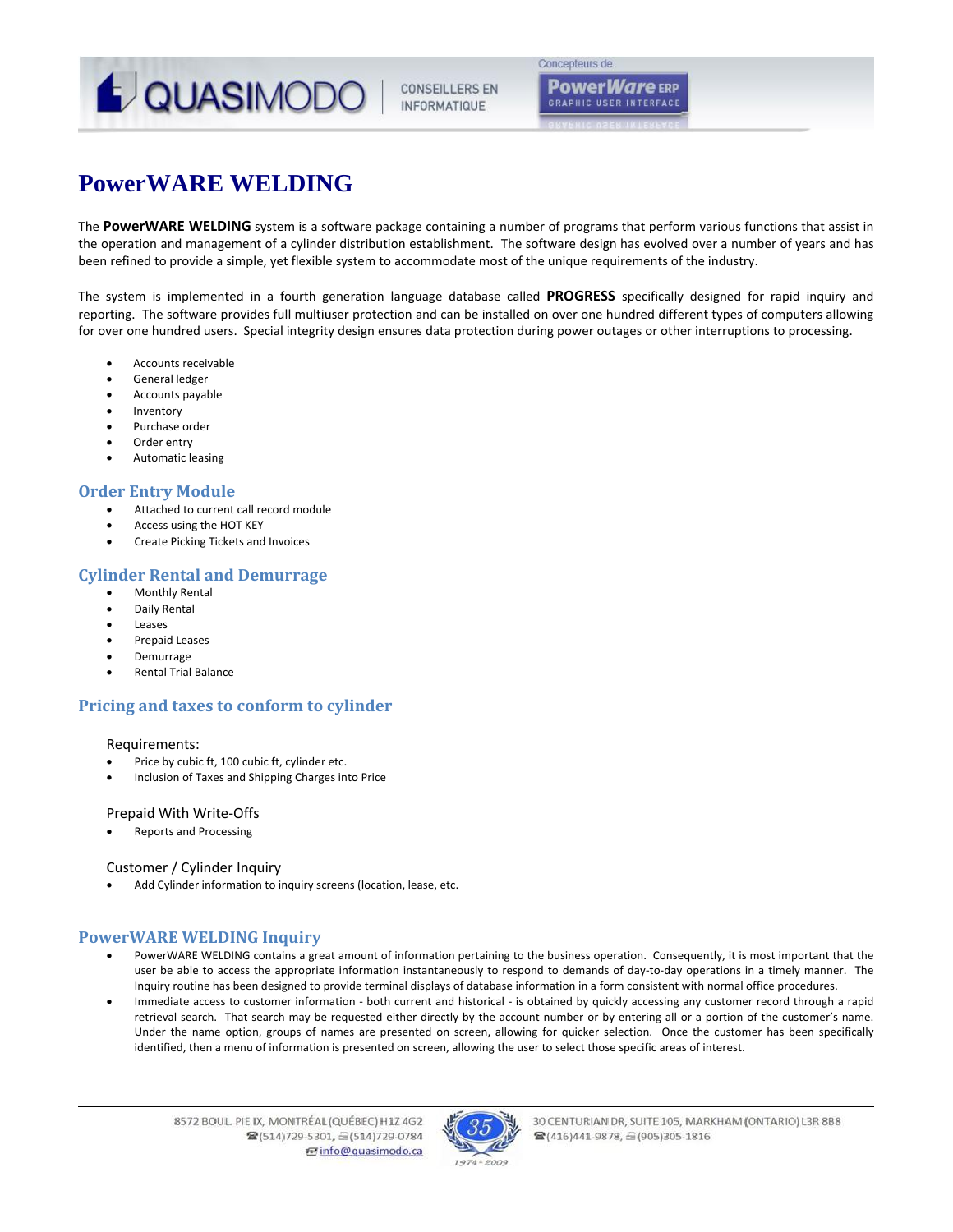

**PowerWare** ERP **GRAPHIC USER INTERFACE** 

#### Included in Inquiry are the following

- Current account information
- Account history containing all purchases to the line details
- Customer memos
- Rentals
- General account information
- Special Pricing Agreements for the account
- In addition to the above information, the Inquiry system may be used to display inventory status with quantities on hand, issues, and receipts, etc. Access to cylinder information is available by serial number or current location; in addition, the history may be displayed to review the movement history of serialized cylinders.
- The Inquiry system has been designed to be easy to use yet provide rapid access to information

## **Sales and Accounts Receivable features**

#### **Account Type**

The Accounts Receivable system accommodates the 'Open Item' customer balance method.

#### **Finance Charges**

Finance Charges are calculated on an invoice basis. A daily finance charge rate is charged either from the invoice date or from the invoice due date as specified in the control file setup. A comprehensive account Terms routine enables PowerWARE WELDING to make each invoice due in a specified number of days from the ticket date or to make a single specified due date for each invoice, allowing all invoices to come due on a certain date, ie.: the tenth of the following month. Finance charges are not compounded; therefore, no finance charge is computed on a previous finance charge.

#### **Rental Billing**

Rental billing for cylinders is handled automatically by the billing function. Billing amounts and cycles are specified by the user and can be annual or in any monthly increment. Rental and demurrage rates are available to fit almost any situation.

#### **PowerWARE WELDING Inventory**

The Inventory routine is designed to control the inventory usually associated with the business. Such items might include - but are not limited to gases, appliances, and parts. The inventory is automatically updated by the entry of sales tickets, eliminating any additional work to maintain a separate inventory function. Provision is made for receipts of inventory items and for adjustments, including physical reconciliation. The Inventory structure allows for maintenance of inventory at multiple locations. Thus, inventory levels at various locations or warehouses may be automatically recorded / maintained.

#### **Cylinder Control**

The Cylinder Control routine is designed to maintain control of cylinders rented to customers. The movement of each asset is recorded by PowerWARE WELDING, accumulating an historical record of the location/use of each piece of serialized equipment. This method also accounts for the location and status of equipment that is not necessarily rented but is in the control of a customer.

#### **Online "Help" and User Information**

An intelligent online HELP routine has been incorporated throughout PowerWARE WELDING. At the push of a key during operations, the HELP routine will display that portion of HELP applicable to PowerWARE WELDING operations function currently in use.

#### **Reports and Preprinted Forms Features**

PowerWARE WELDING automatically generates a number of Reports to provide hard copy printouts of selected data. A number of these reports have various sorting and selection options to allow them to be created by Branch, Driver, Customer Number, Customer Name, etc. Preprinted Forms include statements and delivery tickets.

#### **Transaction Journals**

To keep permanent record and audit trail of PowerWARE WELDING transactions, journals are created upon posting sales transactions, cash receipts, monthly rental billings, contract and budget pay invoices, and finance charges. These Transaction Journals contain detailed information on each transaction entered into PowerWARE WELDING or created by the system automatically. Summary accounting information is provided, as well as inventory summaries when applicable.



30 CENTURIAN DR, SUITE 105, MARKHAM (ONTARIO) L3R 8B8 ■(416)441-9878, 2(905)305-1816